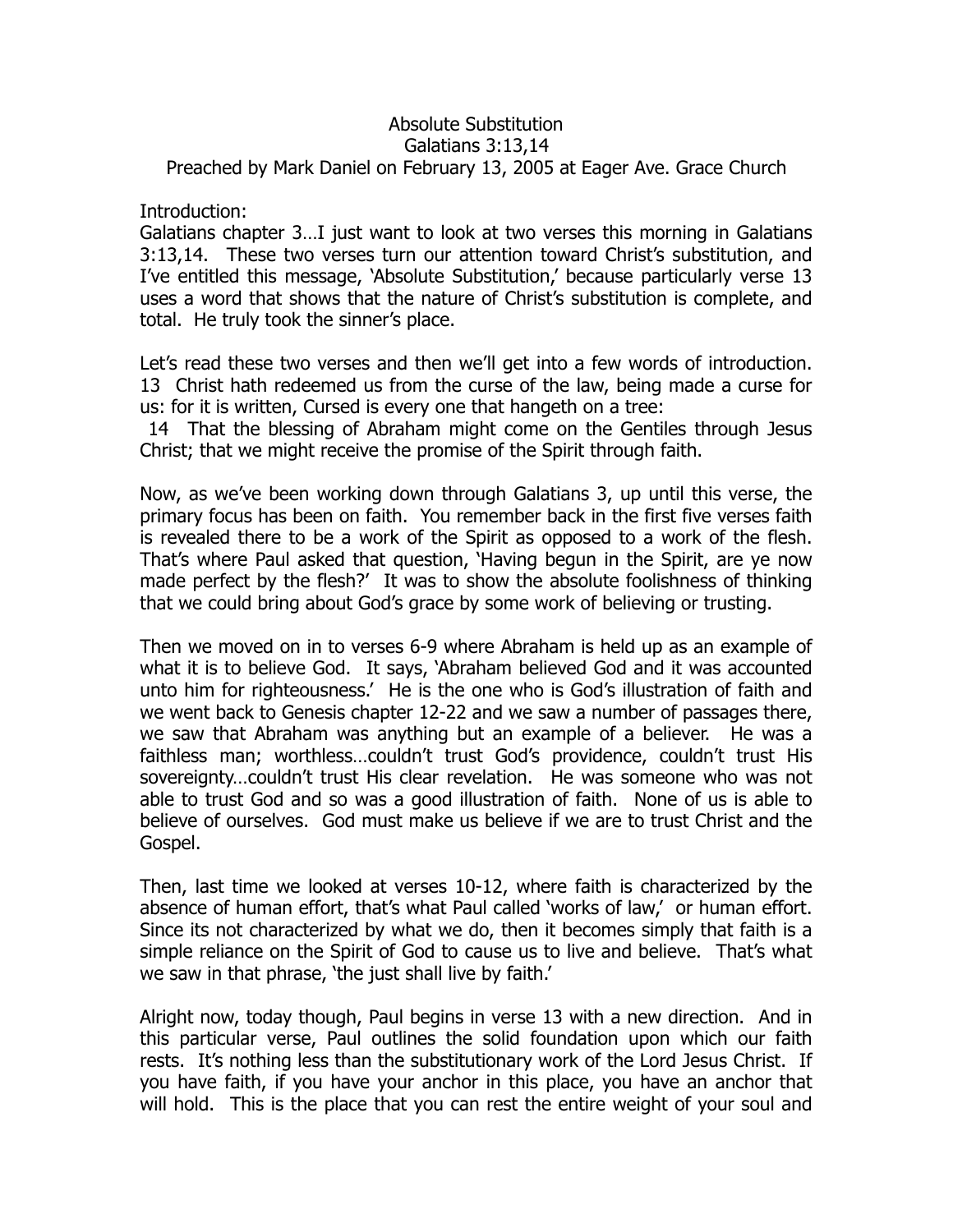never worry, because this cannot be undone. In verse 14, Paul follows up on his clear statement of Christ's substitutionary work, and he presents to us the twofold result of that righteousness that Christ accomplished for God's people, and we'll take a look at those two.

Now, let me share with you a few thoughts with regard to substitution. The nature of Christ's substitution on the cross for each and every one of God's elect, can't be adequately understood apart from understanding what the Holy Spirit accomplishes in the believer at regeneration. Now what am I saying? I'm saying there exists an inseparable parallel between substitution, both in the Scriptures and in the spiritual realities represented in there. The idea of an inseparable parallel between doctrines is not a new thing. Let me share with you some that are already obvious. There is a clear parallel between election and justification on the cross. Christ's blood was only shed for the ones that God elected to save. As was said in John 17:2, when Christ prayed to the Father, "As thou hast given him power over all flesh, that he should give eternal life to as many as thou hast given him " So we see there is a clear parallel that exists there. What God did in election was clearly mirrored on the cross.

There is also a clear parallel between justification and calling. You see the Holy Spirit only calls those for whom Christ died. He doesn't try to call everybody and see who He can get. He doesn't throw out a net to see what He gets. No, He calls those for whom Christ died. As Paul told Timothy in 2 Timothy 1:9- (God) "who has saved us, and called us with an holy calling, (indeed He is describing salvation),… called with an holy calling. That word holy refers to a sanctifying. He called us apart. He called us and separated us from all other men by this calling. He says, 'not according to our works.' We didn't get called because of an act of faith, or a decision for Christ. No, He called us, not according to our works, but according to His own purpose and grace. And which one was that? Which was given to us in Christ Jesus before the world began. Who does He call? Those He elected in eternity and for whom Christ died on the cross. You see there are parallels all between various doctrines of grace that form the Gospel.

We also see very clearly the parallel between regeneration and glorification. Paul clearly draws this parallel in Romans 8:11. That resurrected life, within a believer's heart now, even with his fleshly nature hanging on, that same spiritual life, is that same new life he will even experience in his flesh one day. Let me read that verse to you. It is such a comfort, because don't you get tired of yourself. Boy, I sure get tired of myself. I get tired of carrying myself around with just the weight of my flesh. But this is such a kind and gracious insight-" But if the Spirit of him that raised up Jesus from the dead dwell in you, he that raised up Christ from the dead shall also quicken your mortal bodies by his Spirit that dwelleth in you." God the Holy Spirit is only half-way done with His work of making me like Christ. He's done an inner work, and he'll soon do an outward work. Then I'll be totally conformed to His image as John says in 1 John 3.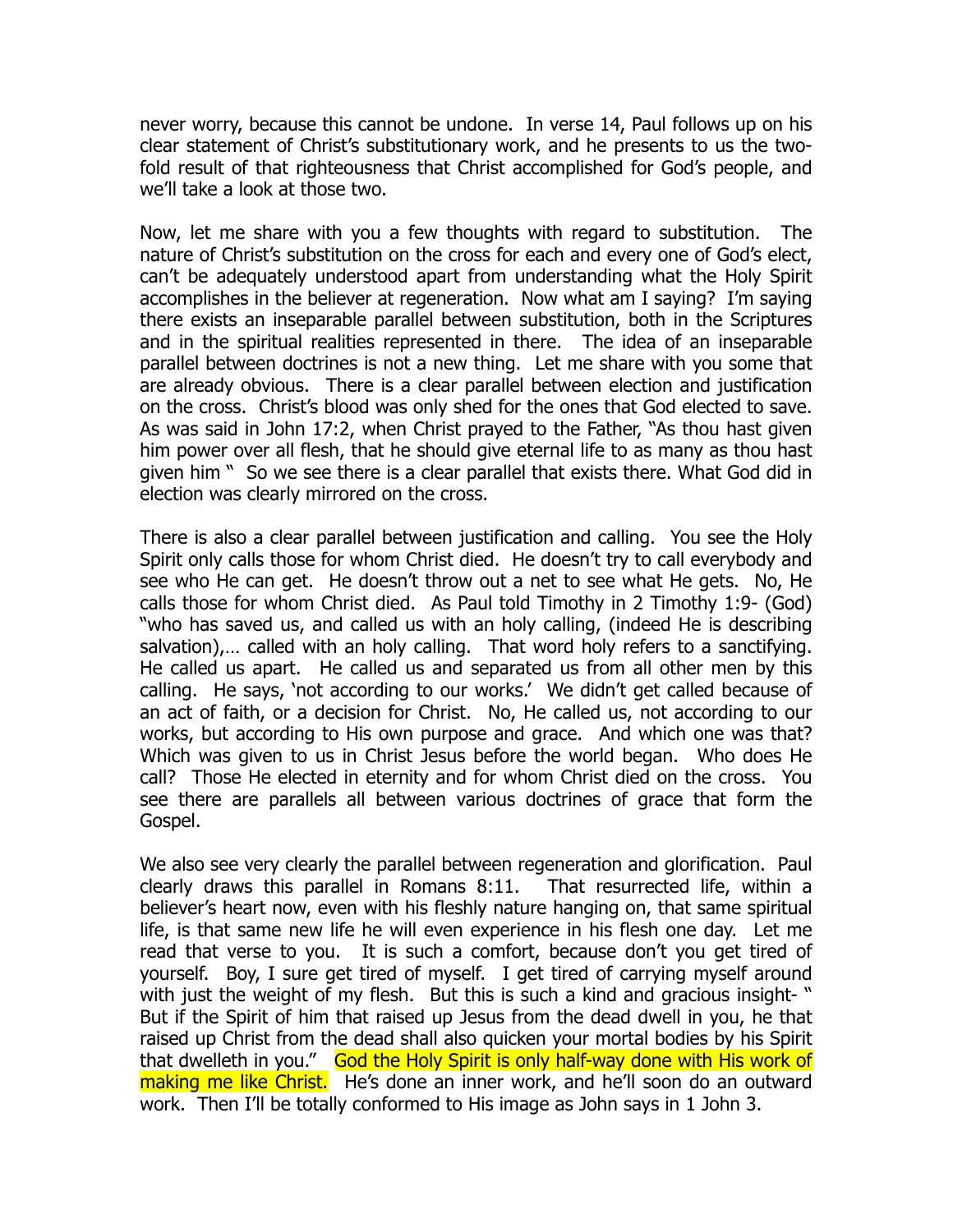Now the fact is, ALL of God's work of redemption in Christ, from eternity to eternity, yet accomplished as a series of divine interventions in time, together they form one harmonious whole. You see the person of Christ is just one person. He's a single person. And likewise His work is a single work. In our limited human way, and its evident in the way I've spoken about His work in separate pieces (His work in election, His work on the cross, His work in regeneration, His work in glorification), it's not possible in our finite sense to group those all together. And yet we do group them together and we call them the Gospel. But there's no way for us to group them all together and have our mind around all of them at one time, and so we talk about a piece here and a piece there. And we preach a little bit about part of what we see of Christ in this passage, and also what we see about Him in another passage, and that's the best we can do. That's our limitation in this flesh. But its only when what appears to us as a series of separate redemptive acts, when those come together into a single, harmonious, unified Gospel whole, that's when we see Christ in His full glory as everything in God's redemptive work. He's not just the center piece. He's all of it. He gets all the glory.

That relationship between doctrines is no more true than the one we want to look at this evening in that relationship between substitution and regeneration. Everything that occurred, now understand me clearly because I'm going to explain it through this verse and others we want to look at,…**Everything that occurred in the experience of the Lord Jesus Christ on the cross, inversely occurs in every believer, when he is born again.** There is a parallel there inversely pictured, on the cross and in regeneration. Now that's what I mean by absolute substitution. I'm saying that everything that Christ accomplished in substitution has a parallel benefit for the believer in regeneration. Now, let's take a look at the passages and see if we can see that in God's Word.

Verse 13 again, "Christ has redeemed us." That word is literally the two greek words, "to buy" and "out of." He bought "out of," from the curse of the law. Now, the curse of the law is the penalty required by the law, which we all know is eternal death. "The soul that sinneth, it shall die." The reason that death is an eternal death is because God is an infinite being, and that's the only realm He operates in. Therefore, to offend an infinite being is to pay an eternal price. Therefore, the curse of the law is the curse from which we have been redeemed. That word, 'redeem,' to buy, or purchase out of, shows that substitution, at the most superficial level, we must understand that substitution was a purchase of infinite cost.

This was not something done at a table between business men trying to sort out the details of the contract. No, this was purchased at great price, an infinite price. He said that He did this in that verse, and here's the verse I want us to focus on…He redeemed us; he purchased us out from under this curse of the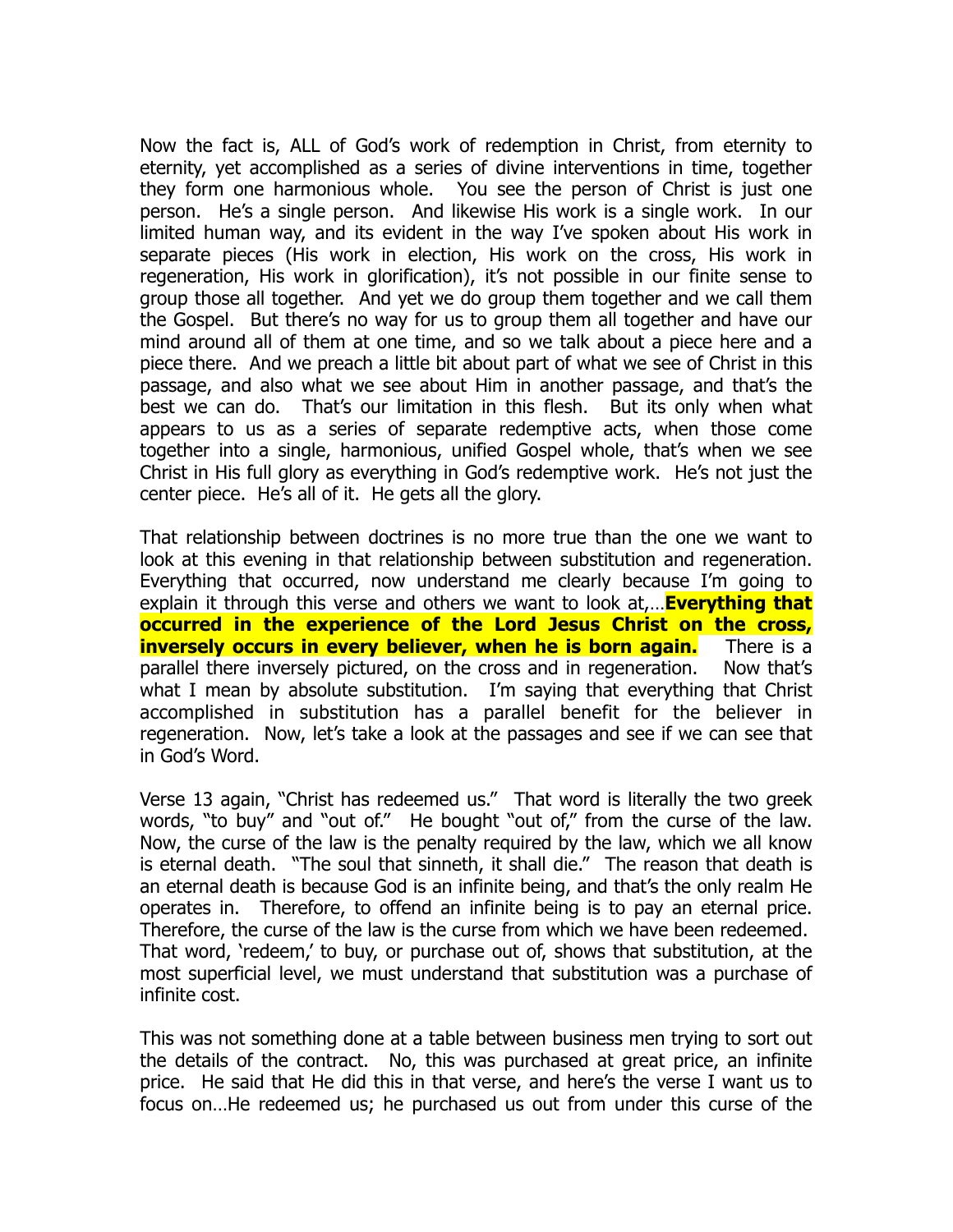penalty of the law. Let me share one other thing about that. Men are only infinite, I'm talking about men and women, people, souls …, and we are only infinite in one way. We are infinite in that we will exist forever. Once created, we have an undying soul, and we will exist forever. In that sense, we are not eternal in the same sense God is. I'm talking about a man, just as a man, unregenerate; we're not eternal like God is. With God, you can kick out both ends of history and future, and He's always. And we're not eternal like that. We had a beginning. There was a time when we were not, and there was a time when we were. But once we were, the Scriptures are clear that we will never cease to be in some form in this universe. God has made us to last forever. We're only infinite in one dimension, and that is the dimension of time. We will continue to endure.

However, Christ is infinite in two dimensions. He's infinite in His nature. Actually, every part of his being is infinite. He's infinitely wise, infinitely holy, infinitely righteous, infinitely good, infinitely powerful, infinitely knowing. You see He's infinite in His very being as an infinite person, an infinite essence. However, He is also infinite in His duration. But because He is infinite in His being, this is why Christ could accomplish in a very short time what we could never accomplish. This is why substitution is such a wonderful thing. If I was to take my own place under God's wrath, I could be there for an infinite amount of time and never begin to pay off my debt. I wouldn't have paid the first penny on my debt. It wouldn't be like I had it half done, it would be like it'd never started, even after an eternity. And that's why it took an infinite person, who was infinite in another dimension, who was infinite in His very being. He in just a very short time could pay an infinite death, the penalty of an infinite death for a large number of people, many times over do that. And when you think about not only the number of people, but for every sin that we have committed, required an infinite death. How many infinite deaths is that? It wasn't enough that Christ couldn't match it in his infinite self. O! What a glorious Savior we have to die for us, once for all, as Hebrews says over and over again, and not ever risk failing to accomplish what He set out to do.

Now, let's go back to the last part of what I wanted to say. "Christ has redeemed us from the curse of the law, being made a curse for us." That is the summation of substitution. The 'for us,' obviously is talking about something He did in the place of others; for us, in our behalf, in our room and stead, in our place. And He says that what He did there was, 'He was made.' That 'being made,' those two words come from a single which simply, usually is translated 'becoming.' It's the word 'ginomai,' and that verb refers to something coming to be which did not exist before. That's one of its usages- something that came into existence that didn't exist before, or something that already was in existence being changed to become something different that it was not before. The idea of something coming along that wasn't there before is the idea of this verb ginomai, 'to become.'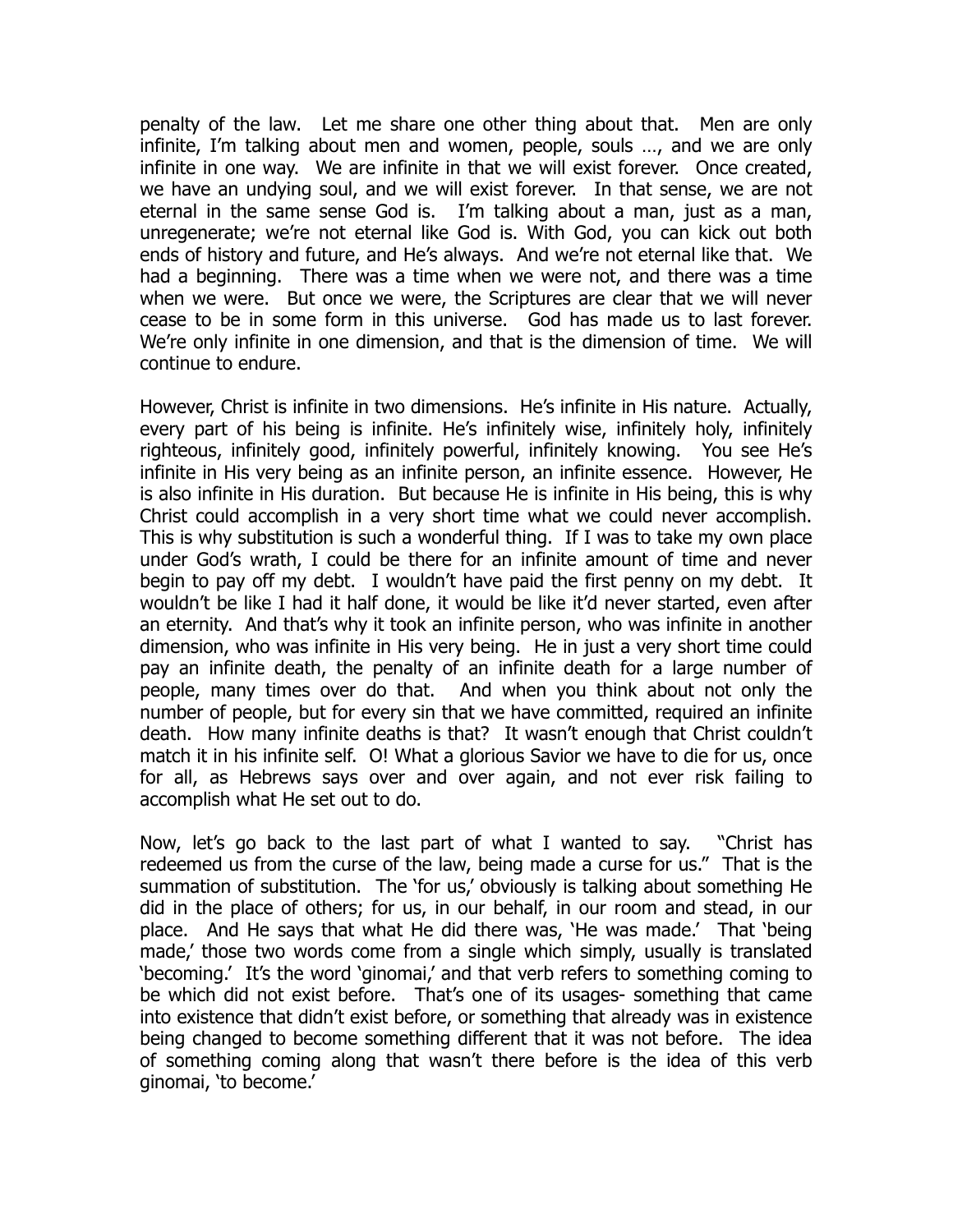Let me just share this one verse that illustrates it for you. It's used in John 16:20 when Christ was talking about Him going to the cross, and all of His people would be sad, even though the world would rejoice over it. He said, "You shall weep and lament, but the world shall rejoice." "You shall be sorrowful," but here's what He said, "You're sorrow shall be 'turned into', (that's the same word), it shall become, joy." It will be made something that it wasn't. It was just pure sorrow, and now its going to be made something that it wasn't before. It will be made 'joy.'

Now, let's take that thought and follow it through a few verses of Scripture. In what way, in substitution, did Christ on the cross become something that He had never been before? What could that possibly mean? He became a curse. What all does that entail? That this one who took my place became something He had never been. Paul quotes in the last piece in verse 13, an Old Testament scripture, found in Deuteronomy 21. I'd like for you to turn to take just a moment to look at that: Deuteronomy 21, its verses 22 and 23. That's where this comes from. Paul quotes just a piece of it that says, "Cursed is everyone who hangs on a tree," but there are some surrounding pieces of information that give us some idea, a little glimpse into the vastness of Christ's substitution for His people. Verse 22, "And if a man have committed a sin worthy of death, and he be to be put to death, and you hang him on a tree, his body shall not remain all night upon the tree, but you shall in anywise bury him that day, for he who is hanged is cursed of God."

This verse gives us three things that Christ became on the cross that He never was nor never had been before.

**1. The first one is that Christ became sinful**. Do you see the first part of that verse that we just looked at? The first part of that verse says that "If a man has committed a sin." I looked that up, and literally that line says, 'And if there is a sin in a man.' You see, it underscores the fact that you can't have sin apart from a sinner. See, sin came into this world through a being, Lucifer. It was passed from Lucifer through his deception to another being, the woman. It was passed on from her to another being, the man, and through him it passed down through all of our generations. Sin is attached to a sinner, and that's what this thing underscores, "if there is sin in a man." Paul using this very passage from Deuteronomy as his reference point for his statement in Galatians 3:13, is showing that one thing Christ became, that He was not before is that He became a sinner. He became a man in whom was sin! Now, don't run off and say, 'Heresy, heresy.' I'll show you some other passages.

**2. The second thing that He became is that He became guilty.** Do you see that? "If there is a sin in a man, worthy of death," That word 'worthy,' is the word 'to judge,' to be condemned by the law as worthy of death. This is a man who is guilty! If there is a sin in a man and he is guilty of it. Christ was not only sinful on the cross, something He had never been, but He was guilty!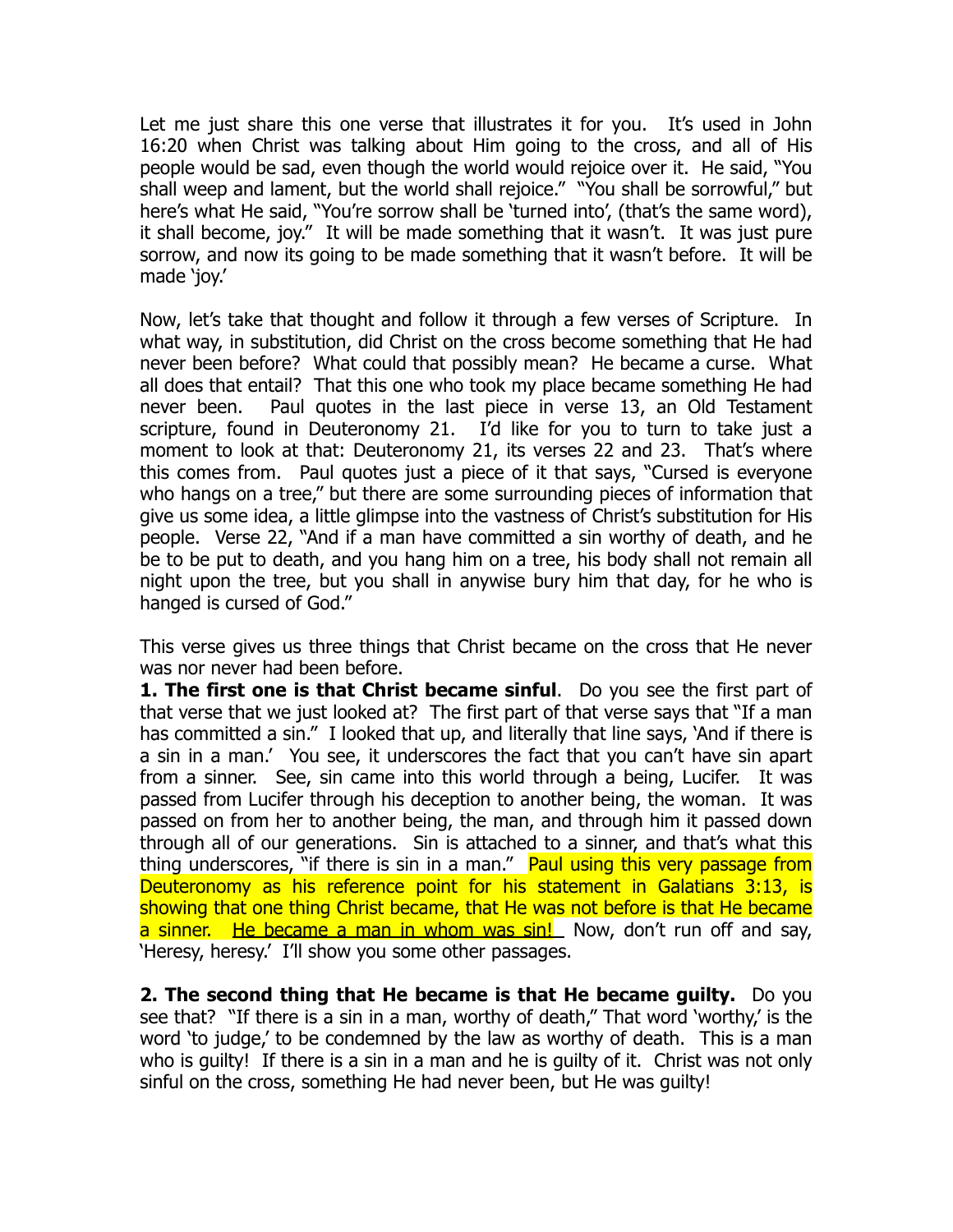**3. And finally the thing that we see is the thing that brings that all together is that verse there in verse 23, we find that he was "accursed before God."** A man hanging on a tree is accursed before God. We find that 'accursed' is a statement of the fact that He was under God's wrath.

How could it be that the Son of God, perfect in His essence, Divine in His essence, with nothing but pure and holy Deity, the eternal apple of God's eye, His well beloved in all of Scripture, how could it be that God regard Him with wrath. Is there any sense in which God truly regarded His Son as under His wrath? Well, if substitution is true in the Scriptures, and we are to receive any benefit from Christ's work of substitution, we need to understand this. There is no way in which Christ was not under God's wrath on the cross. He experienced God's wrath in every way. In every way I was supposed to experience God's wrath, and if you're a believer every way that you were supposed to experience God's wrath, or there would not have been substitution. Do you see that? It was not as though God could give Him a weak sentence, and it still pay for my sin. It had to be a mirror image in order for Him to accomplish my salvation. He wasn't just trying to please God because, 'Look, I'm you're Son!" O, no! He had to be equally as sinful, equally as quilty and equally as accursed as me in order to take my place.

Now, what does the New Testament teach in this regard that Christ actually became, in absolute substitution sinful on the cross? Let's look back to Romans chapter 8. Let me show you a word or two there that has helped me quite a bit, Romans chapter 8:3. This is a very familiar verse and I just want to focus in on a couple of lines of it. "For what the law could not do, in that it was weak through the flesh, God sending his own Son in the likeness of sinful flesh, and for sin, condemned sin in the flesh:" Now hone in on this particular piece of this verse that says, 'God sending his own Son in the **likeness of sinful flesh**, and FOR sin;' not just the substitute for sinners; He said not just the likeness of sinful flesh for sinners, but the likeness of sinful flesh for sin. He was not just the substitute for sinners, but for their sin. And in that way He condemned…He executed the penalty of judgment upon sin in the flesh. Whose flesh? His own flesh, obviously. He condemned sin in the flesh of Christ.

Now, look at a few words. Actually, lets add on the other piece, since we're talking about the parallel of our new birth. He did that in substitution, that the righteousness of the law might be fulfilled in us. Those are the two sides of that. He became sinful that I become righteous. Now, that word 'likeness,' ('he sent his own Son in the likeness of sinful flesh), means 'that which has been made like,' 'that which is the same as,' that is 'equal to.' That is the sense that Scriptures give to substitution. His substitution is absolute. He became the equal sinner that I am, he became the same sinner that I am before God. He became exactly like me in terms of my sin before God. He said He was made in the LIKENESS of sinful flesh- sinful flesh. Mark, I thought we believed that Christ came and was made in the likeness of His people's sin, except that. He was!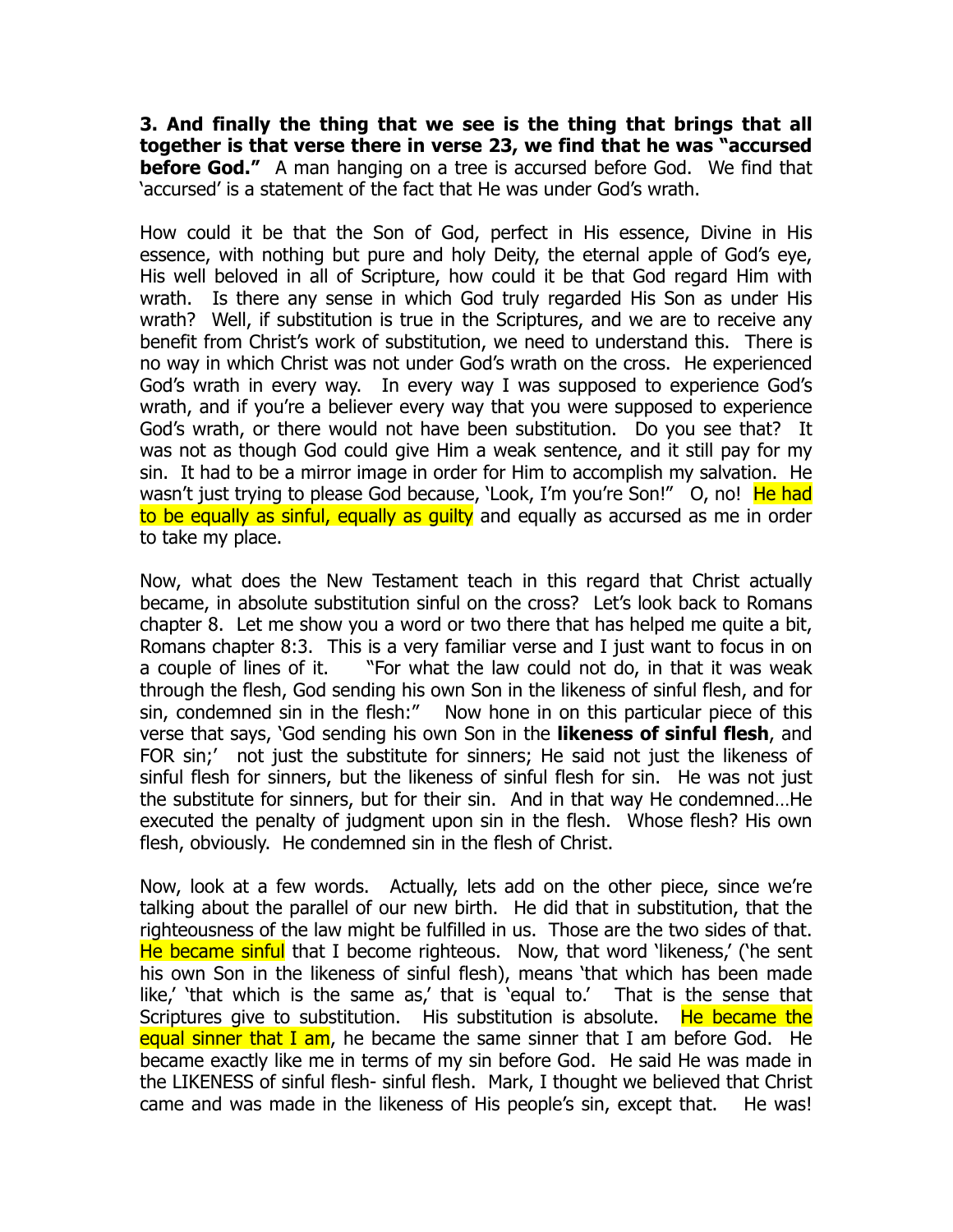He was born, not in the long sad line of Adam, but He was one of a kind. God has many sons, but He only has one like that- one that was born without sin. He never sinned while He was here. What did He say, 'Not one jot or one tittle shall fail until all be fulfilled." That man never knew sin. He walked this earth among sinful people and never knew sin. He was absolutely sinless, and yet He was made sin. It's that same idea. He became something that He was not in the likeness of sinful flesh.

What is sinful flesh? It is flesh where sin is present. Sinful flesh is flesh when it has sin in it. Sinful flesh is flesh contaminated by sin. Well, now Mark, I don't understand how He could be the Son of God, pure and holy, and yet be contaminated by sin? My only question to that is 'How could I be purely righteous, in union with Him, and have a sinful nature?' (Chuckle). You see the mirror image of that. You see it's the same for Him as it is for me. It's as incomprehensible for me to be a sinner and a saint, at the same time as He could be the Son of God, pure and holy, and be a sinner, just like me. You see, those things are incomprehensible, but it's clearly like a weight, those weights of a balance. Whatever's on one side of substitution is on the other side of substitution.

He said He was made in the likeness of sinful flesh, and for sin, or about, or concerning sin. In order to become the substitute for sinners, He had to be made the identical substitute for their sin. A righteous man could not die for my sin! God would have never killed Him. If He was a righteous man, no sin in Him, God would have been unjust to kill him. He couldn't have done that. God would have to cease to be God to kill His own Son. "Well, I know that Mark. There's some way in which He was regarded as a sinner. He was guilty, but surely He didn't get it on Him." All I'm trying to say is that God did not cut a deal with Christ, where they did role play. It wasn't judicial role play. "Alright, I'll be the holy God, and you take the part of the sinner, and I'll kill you. Now, I know you're not guilty. I know you're not sinful, but I'm going to kill you anyway, though so we can take care of their sin. That's not what it was. This thing of substitution was both total and complete or it didn't accomplish anything.

If He didn't take my place, I'm talking about me the sinner, if He was not 'me' before the holy God, God would never have killed Him! God won't kill a righteous man. The wording of the verse is clear, here in Romans 8:3. If Christ did not become as sinful as I in substitution, I have no hope of becoming as righteous as He in regeneration. You see, it's what happened to Him, I get the inverse of. The Scriptures declare of His substitution in a very familiar verse. I'm going to give you a literal rendering of 2 Corinthians 5:21- "The one not knowing sin," and there again, the Scriptures are very careful about this. I recognize that not everyone expresses these verses the way I am preaching them to you, this evening. I understand that. And the reason they don't, is there is a fear, and its an honorable fear, they don't want to attribute sin to the Son of God. I'm not attributing sin to the Son of God. I'm attributing sin to my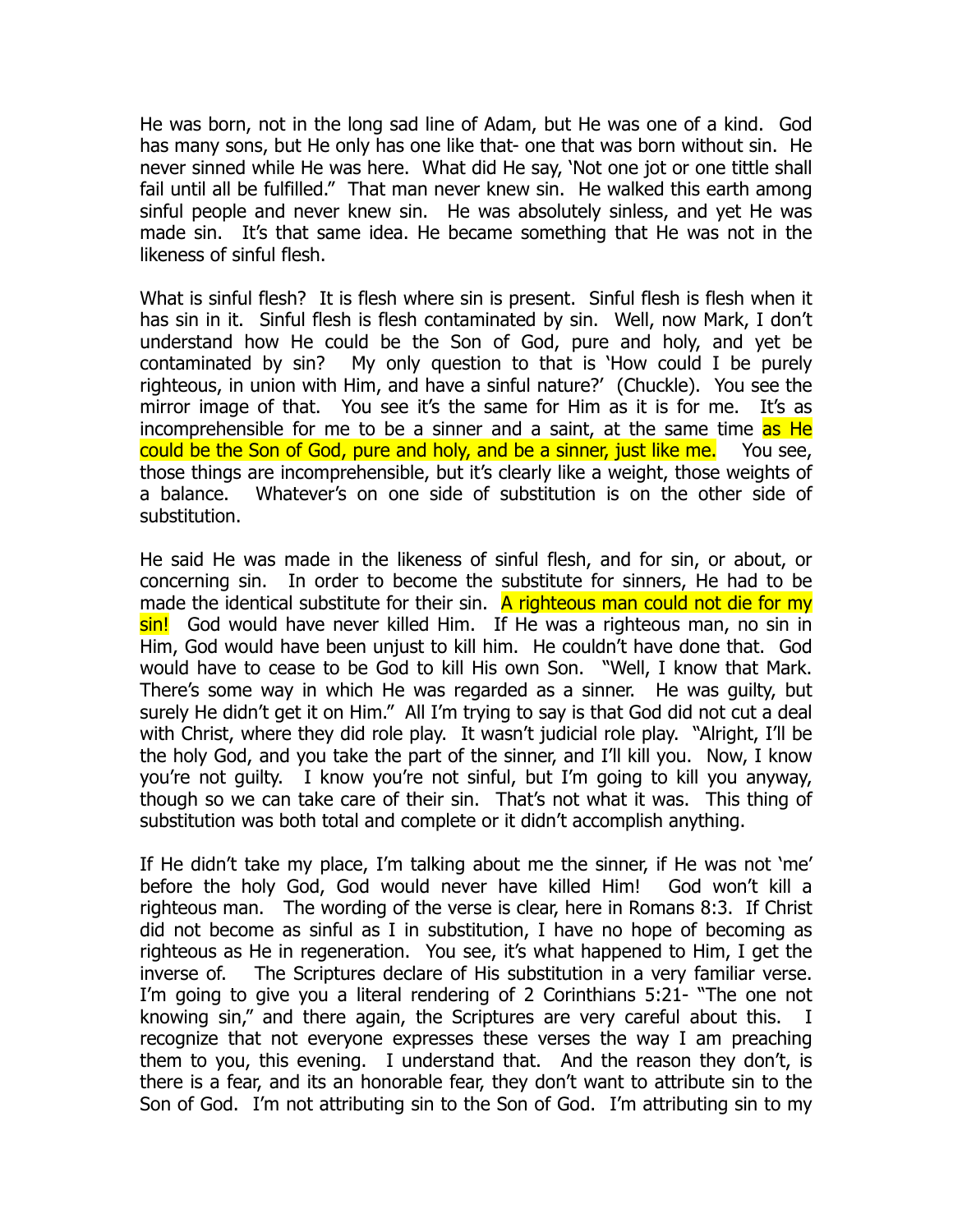substitute, but not to the Son of God. All I'm trying to say is that the Scriptures are clear in their explanation of substitution, even in the exchange of my sin for His righteousness. The scriptures are awfully careful and very clear that we understand that when He became sin in my place, He did not cease to be God, and therefore did not cease to be absolutely righteous, holy, and pure.

Look at what it says, "The one not knowing sin." He never knew sin. He never knew sin before. He never knew sin in committing it at any point. "The one not know sin on behalf of us, He (God) MADE SIN." Take a minute to think about that word. We usually say God considered Him as sin. God regarded Him as sin. God declared Him to be sin. And none of those words are here. These are the words of those who make things. These are the concrete terms, 'made.' Made is used of someone who produces an artifact. It says, God somehow, took a being, who had never known sin before and actually made him to be sin. The next word is the same word as in Galatians 3:13, "He made Him to be sin, in order that we become…" Now, there's that word 'to become something that you were not before,' that we become the righteousness of God in Him. He was made the sin that He never was before, that we could become the righteousness that we never were before. You see how that balances perfectly on the scale of substitution? And neither one can explain how a righteous being can be made sinful, and how a sinful being can be made righteous. And yet the scripture says it is true.

Alright, let's look at Ephesians 4:24 …well, you don't have to turn there. You know this one quite well. This is another one that talks about substitution and the results of substitution. He says that "you put on," this is regarding this actually being made righteous. Paul talks about 'putting on,' not just agreeing with, but 'to put on,' to actually become, to enter into union with the new man. And here is what it says about that new man- 'which after God is created in righteousness and true holiness.' Now, who among men can be righteous and truly holy? Not a one I'm looking at, and not a one you're looking at. I don't have that ability, and yet God says that through union with Christ I am as righteous as His Son. And somehow then, I'm made to understand, unthinkable thoughts, of how that his Son, purely, holy and righteous could be made as sinful as I. That's my hope, because if He didn't fully take my place, I can't ever hope to inherit His place. There must be a complete and absolute substitution.

Christ in the Messianic Psalms spoke of our sin as His own. He claimed it as His own. Look at it with me in Psalm 22…verse 1. We see right from verse one in this Psalm that it is a messianic psalm with Christ the Lord speaking. In verse one we find his words from the cross.  $1 \nparallel My$  God, my God, why hast thou forsaken me? why art thou so far from helping me, and from the words of my roaring? 2 O my God, I cry in the daytime, but thou hearest not; and in the night season, and am not silent. 3 But (and he answers his own question as to why God does not respond to Him. Listen to this where He puts Himself in this language.(He's talking to His Father) thou art holy, O thou that inhabitest the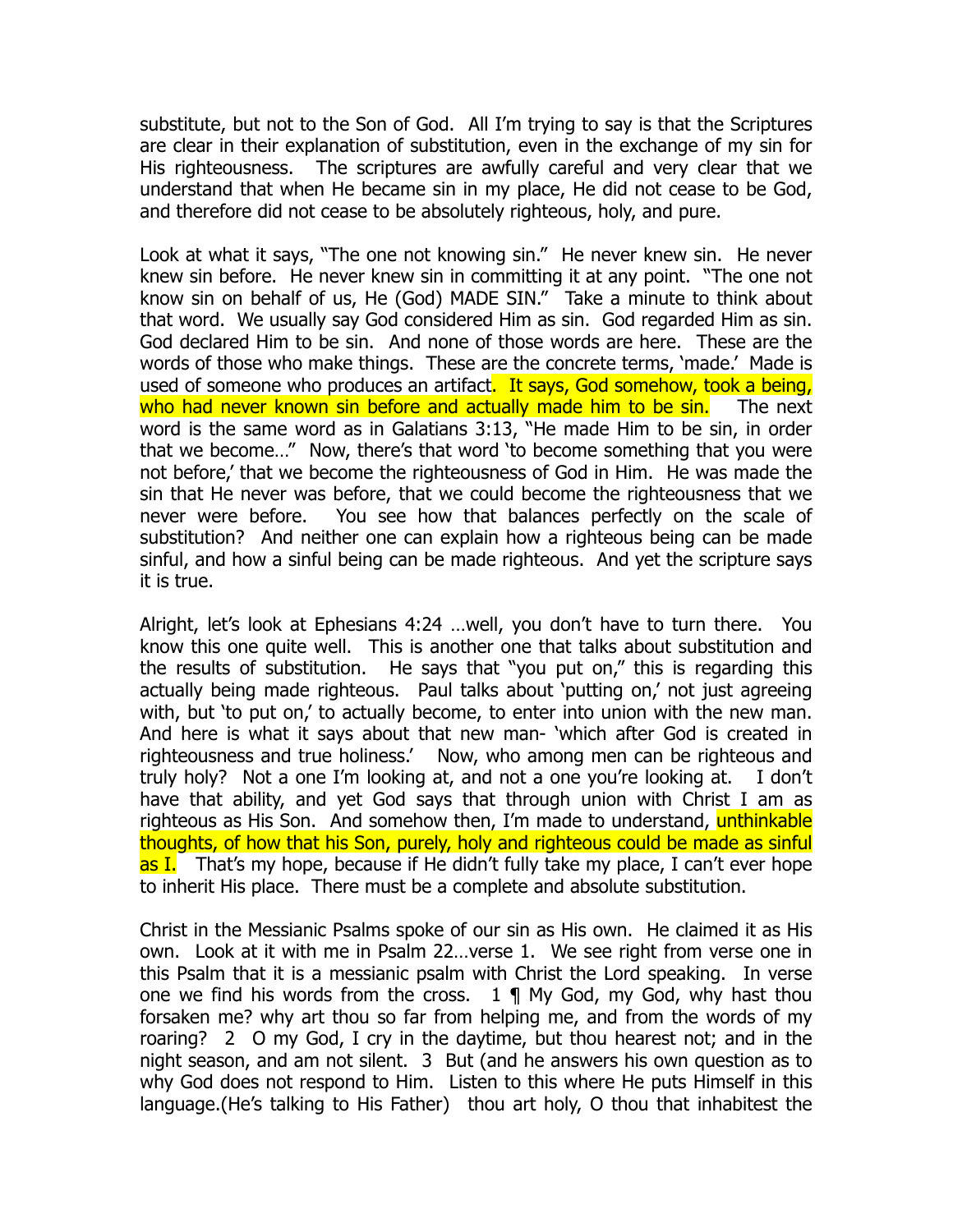praises of Israel. (Then He complains in verse 4) Our fathers trusted in thee: they trusted, and thou didst deliver them. 5 They cried unto thee, and were delivered: they trusted in thee, and were not confounded. 6 But (and here he gives the understanding of why God could do nothing for Him) I am a worm, and no man…

Now, what is it to call yourself a worm? Let me just read these three verses for you in Job chapter 25…it makes it very clear what the Old Testament usage of the word 'worm' implies. It's asked, 4 How then can man be justified with God? (Righteous in His sight, seen as sinless) or how can he be clean (absolutely free from sin) that is born of a woman? 5 Behold even to the moon, and it shineth not; yea, the stars are not pure in his sight. (Even the stars compared to God's holiness are dirty and filthy). 6 How much less man, (Listen to this) that is a worm? (Clearly worm is being used in that context as a sinner, a sinful being, one in whom sin resides) and the son of man, which is a worm?

There's another passage in Psalm 40 that we've looked at before- Psalm 40 and verse 12. "For innumerable evils have compassed me about: (This is in that passage quoted in Hebrews 10 where He says, ('Sacrifice and offering and burnt offerings and offering for sin thou wouldest not, neither hadst pleasure therein; which are offered by the law; It's as though He sees the sins of His people gathering up all around Him, piling up all around Him and look at what He says) mine iniquities have taken hold upon me, (They've come and surrounded me, they've compassed me about and now they've come and taken me over); they've reached even unto me so that I am not able to look up; they are more than the hairs of mine head: therefore my heart faileth me."

You know, its no wonder that He prayed in the garden until His sweat literally became great clots, ugly clots of blood dripping to the ground. Because here was a being who had never known sin, he'd never thought a sinful thought, He never had a sinful desire, had never had an ill intention, had never had any sin come across His mind, His heart, His will, or His being. And yet He knew He was facing becoming just as sinful as His people. No wonder He prayed, 'Lord couldn't we do this some other way? Is there not some other arrangement that we can make (snicker)? I don't mind the dying part, but Lord is there not some way that I could escape being made like THESE people. He prayed until He couldn't pray anymore. He prayed until His sweat turned to blood because it was unfathomable to Him to think about becoming sinful in the place of His people.

Well, let's go back to verse 14 in our text and see if we can finish up here. Verse 14, he said that He became a curse for us , and he quoted where the curse was defined in Deuteronomy- he who hangs upon a tree is cursed. Then in verse 14 he says these are the results that are accomplished through that glorious work of substitution.

1. That the blessing of Abraham might come upon the Gentiles through Jesus Christ. What is the blessing of Abraham? That verse is quoted often through the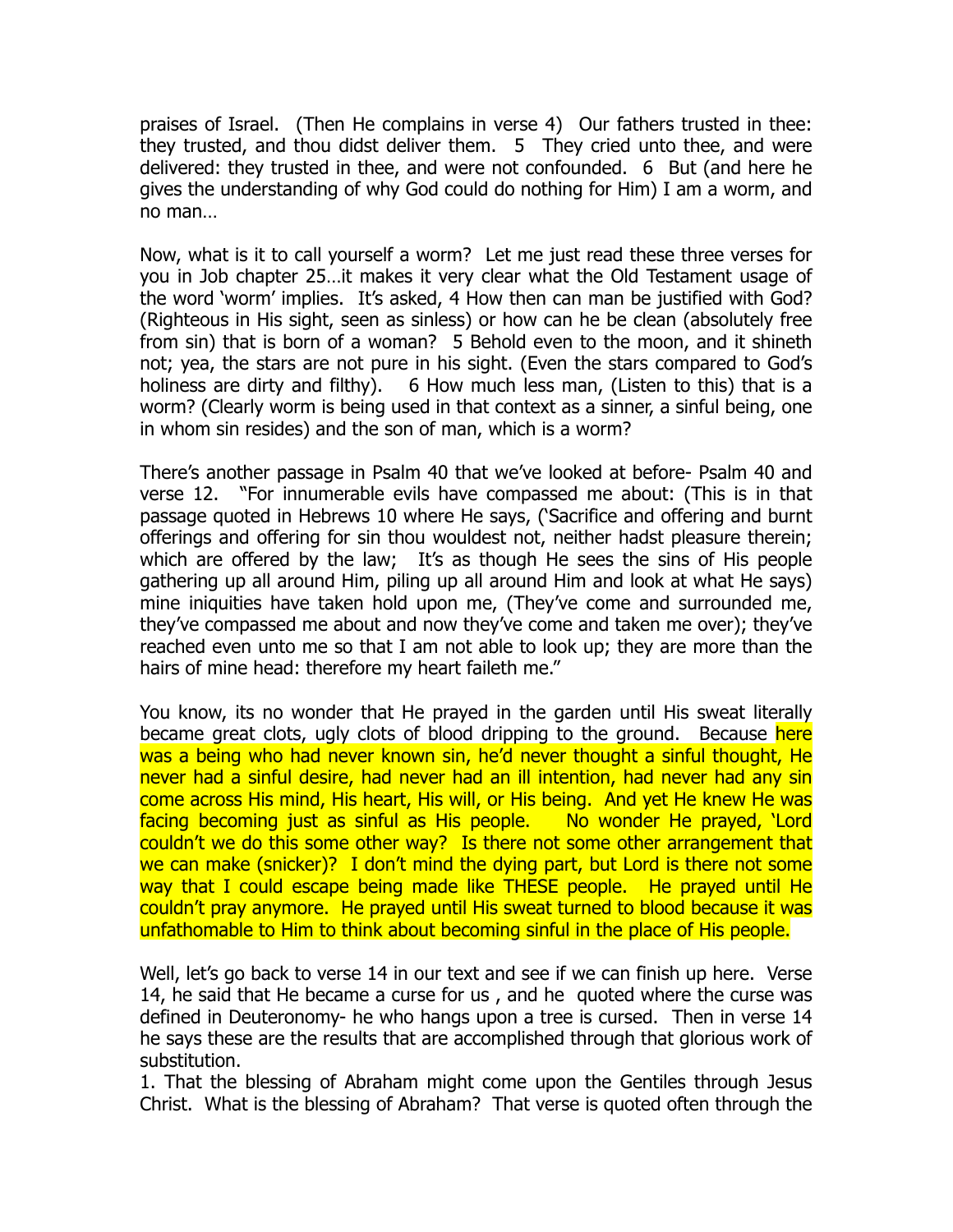Scriptures. 'Abraham believed God, and (here's the word) it was counted (accredited, charged, imputed) unto him for righteousness.' What was accomplished on that cross? Judicially speaking, purely in terms of the legal transaction that took place to satisfy God's justice, there was a righteous standing, undeniably purchased at infinite cost for every one for whom He died.

 Justification…Abraham believed God and it was accounted unto him for righteousness. Substitution was first of all a satisfaction of God's justice. Now, it's this particular aspect of Christ's substitution that glorifies His divine ability to save His people. You see, dying as a sinful man, and yet at the same time a perfect and infinite God. It's that part of him that was able to succeed in putting sins away. You see the 'God part' of Him could not have died, but it was the part that could only succeed. It could not fail. Whoever it is that He as a man substituted Himself for could not be lost, because as God He could not fail. His justice equals that of His Father, does it not? Is Christ not every bit as just as God the Father, every bit as holy, every bit as just and equitable? And therefore, He as God could pay the price that God demanded, and meet the expenses.

 (Sigh) Oh! Peter puts it this way, I like the way he puts it because again this is one of those verses where its very cautious as it talks about substitution, to not let sinners take it the wrong way and run and say, 'Oh, you're just turning Christ into less than God." No, I'm not. Peter quotes it this way, (1Pe 3:18 )¶ "For Christ also hath once suffered for sins, (what's He say) the just for the unjust…" The one who never knew sin, and in His own person never did sin, and yet, even though He was made sin, He was still the just one of God. (Hmm)! … The just for the unjust in order that He bring us to God. He would have never brought us to God had He not been God and therefore just. Christ's substitution as a judicial satisfaction obtained an absolutely righteous standing for all of God's elect, even before we were born. For being enemies, even being enemies, we were reconciled to God through the death of His Son. God looked not on what we were, but what He is and what He did. And He said, 'Righteous… righteous...righteous…righteous' That's what substitution does in its judicial sense, based on the fact that He is God.

**2. However, the other half is equally as true**. Did you see the last half of that verse? He said that not only we receive, (that Gentiles- all for whom Christ died, whether Jews or Gentiles, it doesn't matter) everyone for whom Christ died receives the blessing of Abraham…a righteous standing, but then it also goes down and says, 'that also we receive (that receive is to literally lay hold of, to partake of, to participate in). He's talking about something that happens to people in their life time; something that happens to you after you were born, while you are living. And he says that we receive the promise of the Spirit, through faith. Clearly by joining this part of the verse with what He said about substitution in verse 13 shows this also to be a result of substitution. And here's that part of it. You see, a judicial substitution is absolutely effective in satisfying God's justice in my behalf, BUT IS INSUFFICIENT..., (now understand me, I'm not putting down the judicial aspect. As God, He gained me a righteous standing, but that righteous standing, through that part of His substitution was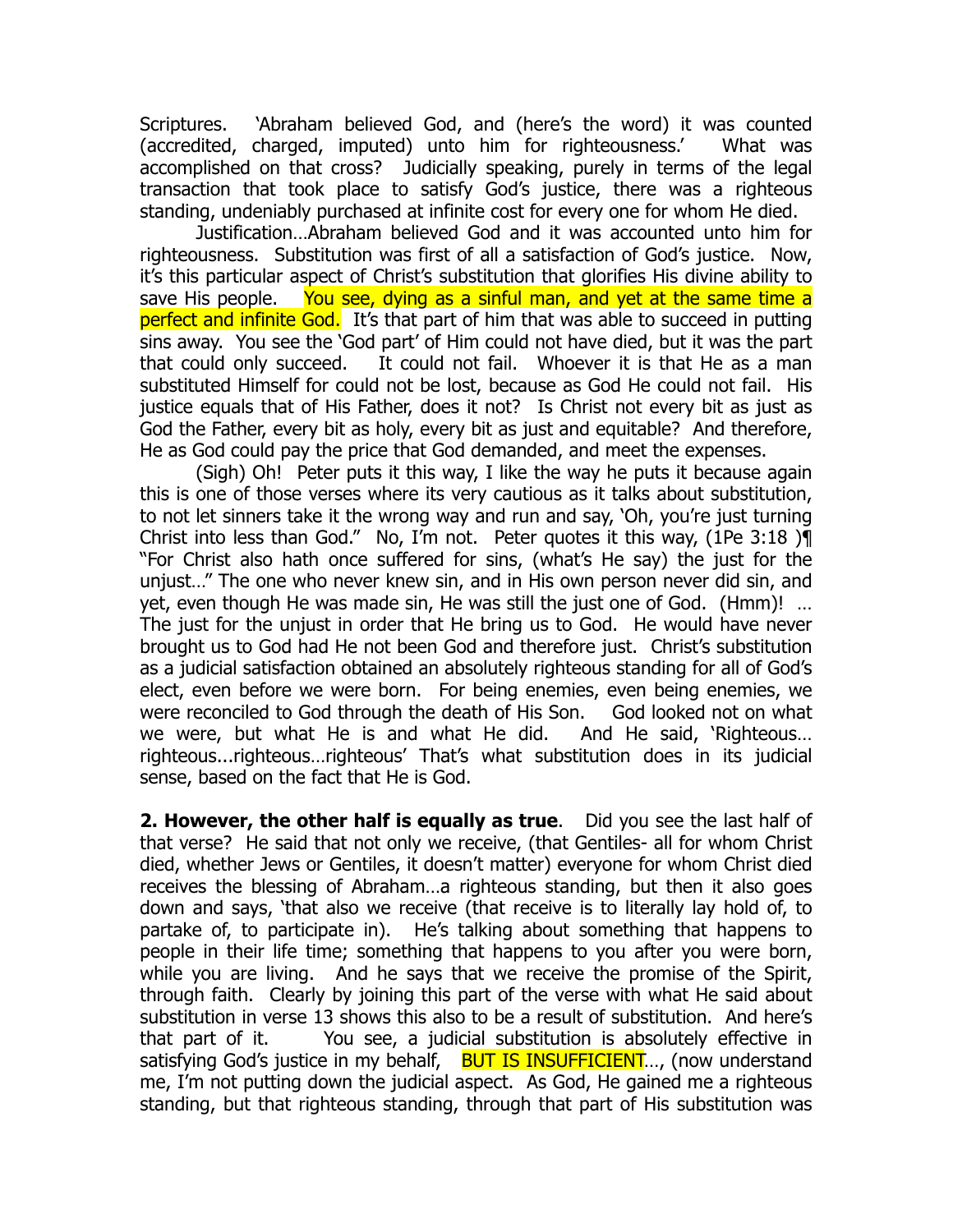insufficient) to give me life and to give me liberty, to give me freedom from my sins.

 You see, I was born in the bondage of sin after the cross had already happened. He had already substituted Himself for me on the cross, and yet I was born in bondage to sin. Also, I was born a dead sinner, even though He had substituted Himself for me on the cross and gained me a righteous standing. You see, I came into this world just in the sight of God, but (chuckle) I wasn't alive, and I did not have freedom from my sin. Just the few chronicles of my life that I have shared with you over the past few months show that I was deeply in bondage to my sin. I had no sense but to do what my sinful nature led me to do.

 By joining these two verses together, Paul shows that two unfathomable spiritual realities are true.  $1.$  On the cross, Christ actually became as sinful as I. Something He had never been, could not have become, and did not want to happen, and prayed for that it might let it pass, and yet became a reality IN HIS VERY BEING. And, 2. When I was born again, quickened by the Spirit, made one with Him who died for me, took my sins upon Himself, WHEN I was joined to Him, that's when I received His righteousness. I had a standing of righteousness, always had since He said, 'It's finished!' But I never had righteousness IN me, I never had an experience of righteousness, never had righteousness in my being, I NEVER HAD ANYTHING IN ME, that could deliver me from the power of my sinful flesh to reign in my life, joined to Him through spiritual union.

That's what I'm talking about that there is a parallel there. He became, ACTUALLY BECAME the sinful flesh I am (Romans 8:3), that I actually become, somehow, in spite of the fact that my sinful nature continues to abide and its there for all to see, and yet, in spite of that, in Him, I am a righteous man. I have a righteous person in me through whose righteousness; I am no longer at the mercy of my sin. That's the only reason sin doesn't reign in me. I'm not able to keep my sin in check. I'm not able to keep my mind in check, my will in check, or able to keep my love for Christ warm and flowing. Ohh! The only thing that keeps me…what's that that Jude says? He talks about God who is able to keep you. God keeps us. He keeps us through the person of His Son abiding in our hearts.

Oh! (sigh) I like what Romans 6 says, "But God be thanked, that you were slaves of sin, but you have obeyed from the heart that form of doctrine which was delivered to you, being then made free from sin, you became the slaves of righteousness." That's what we are (laugh). We're still in our flesh just a bunch of rebellious creatures and the slaves of righteousness.

Everything the Bible teaches about Christ's substitution gives us insight into regeneration and vice-versa. Everything the Bible teaches about being born again, teaches us something about the nature of substitution.